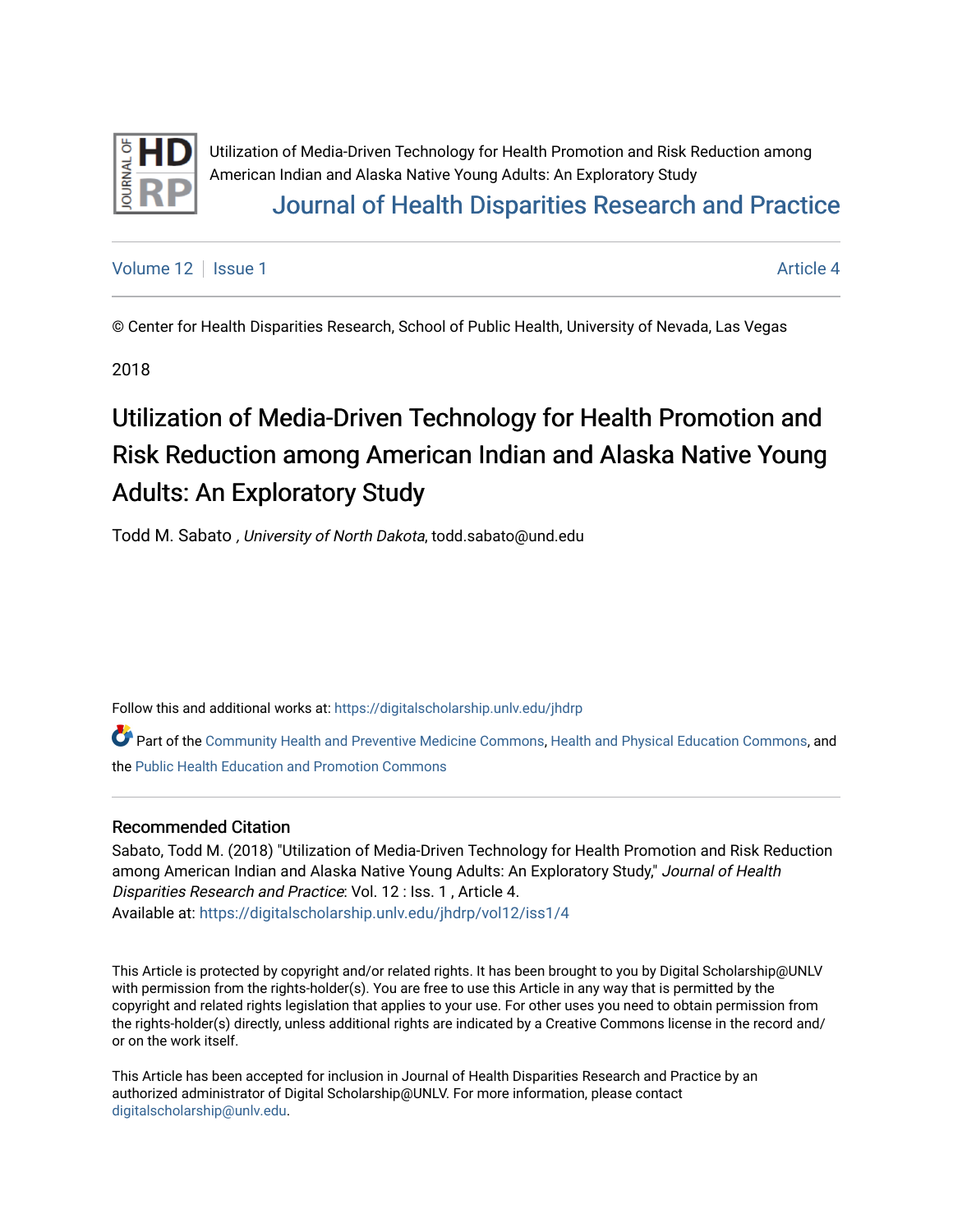# Abstract

Across the developmental spectrum, American Indian and Alaska Native (AI/AN) adolescents and young adults experience considerable behavioral and mental health disparities, including substance abuse, depression, and engagement in sexual behaviors which enhance risk of pregnancy and sexually transmitted infections. Health-focused interventions utilizing digital and media technology hold significant promise among tribal communities, as they have the capacity to eliminate geography-based barriers. Utilizing a sample of 210 self-identified AI/AN students attending tribal colleges, this study identified the most effective technologies and intervention strategies, as well as health seeking patterns and preferences, which may impact implementation and sustainable use in tribal settings. The use of technology was both diverse and pervasive among AI/AN young adults, mirroring or exceeding patterns of young adults from the broader population. These data suggest that technology-based interventions may effectively deliver information, resources, and behavior change tools to AI/AN young adults, particularly when reflecting their unique worldviews and social contexts.

# Keywords

American Indian / Alaska Native; Media Technology; Risk Reduction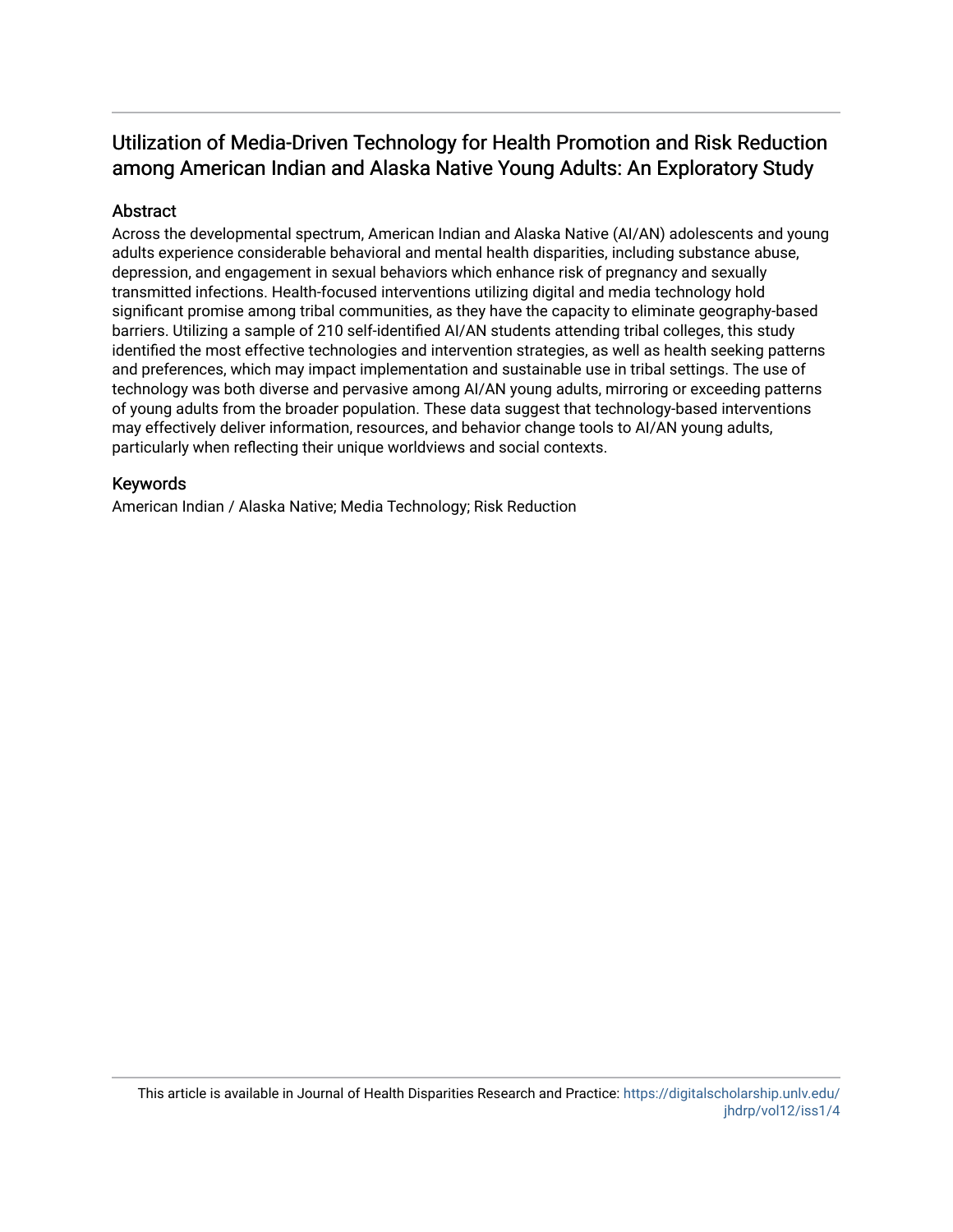

**Journal of Health Disparities Research and Practice Volume 12, Issue 1, Spring 2019, pp. 47-61** © 2011 Center for Health Disparities Research School of Community Health Sciences University of Nevada, Las Vegas

# **Utilization of Media-Driven Technology for Health Promotion and Risk Reduction among American Indian and Alaska Native Young Adults: An Exploratory Study**

Todd M. Sabato, University of North Dakota *Corresponding Author:* Todd M Sabato, todd.sabato@und.edu

# **ABSTRACT**

Across the developmental spectrum, American Indian and Alaska Native (AI/AN) adolescents and young adults experience considerable behavioral and mental health disparities, including substance abuse, depression, and engagement in sexual behaviors which enhance risk of pregnancy and sexually transmitted infections. Health-focused interventions utilizing digital and media technology hold significant promise among tribal communities, as they have the capacity to eliminate geography-based barriers. Utilizing a sample of 210 self-identified AI/AN students attending tribal colleges, this study identified the most effective technologies and intervention strategies, as well as health seeking patterns and preferences, which may impact implementation and sustainable use in tribal settings. The use of technology was both diverse and pervasive among AI/AN young adults, mirroring or exceeding patterns of young adults from the broader population. These data suggest that technology-based interventions may effectively deliver information, resources, and behavior change tools to AI/AN young adults, particularly when reflecting their unique worldviews and social contexts.

**Keywords:** American Indian/Alaska Native; Media Technology; Risk Reduction

# **INTRODUCTION**

Adolescents and young adults continue to grow in both their use of and proficiency in digital technology. In fact, this demographic has far surpassed all others in its use of the Internet, with 92% of adolescents self-reporting daily use. Social networking similarly plays a critical role in the lives of adolescents and young adults, with 71% of teens using more than one social networking site (Lenhart, 2015). Common Sense Media reports indicate that nearly half (45%) of teens report daily use of social networking sites. Given the greater degree of accessibility to social media in their daily lives, it has become a significant resource in supporting the self-care and health-related activities of adolescents and young adults (Park & Kwon, 2018). Yet while the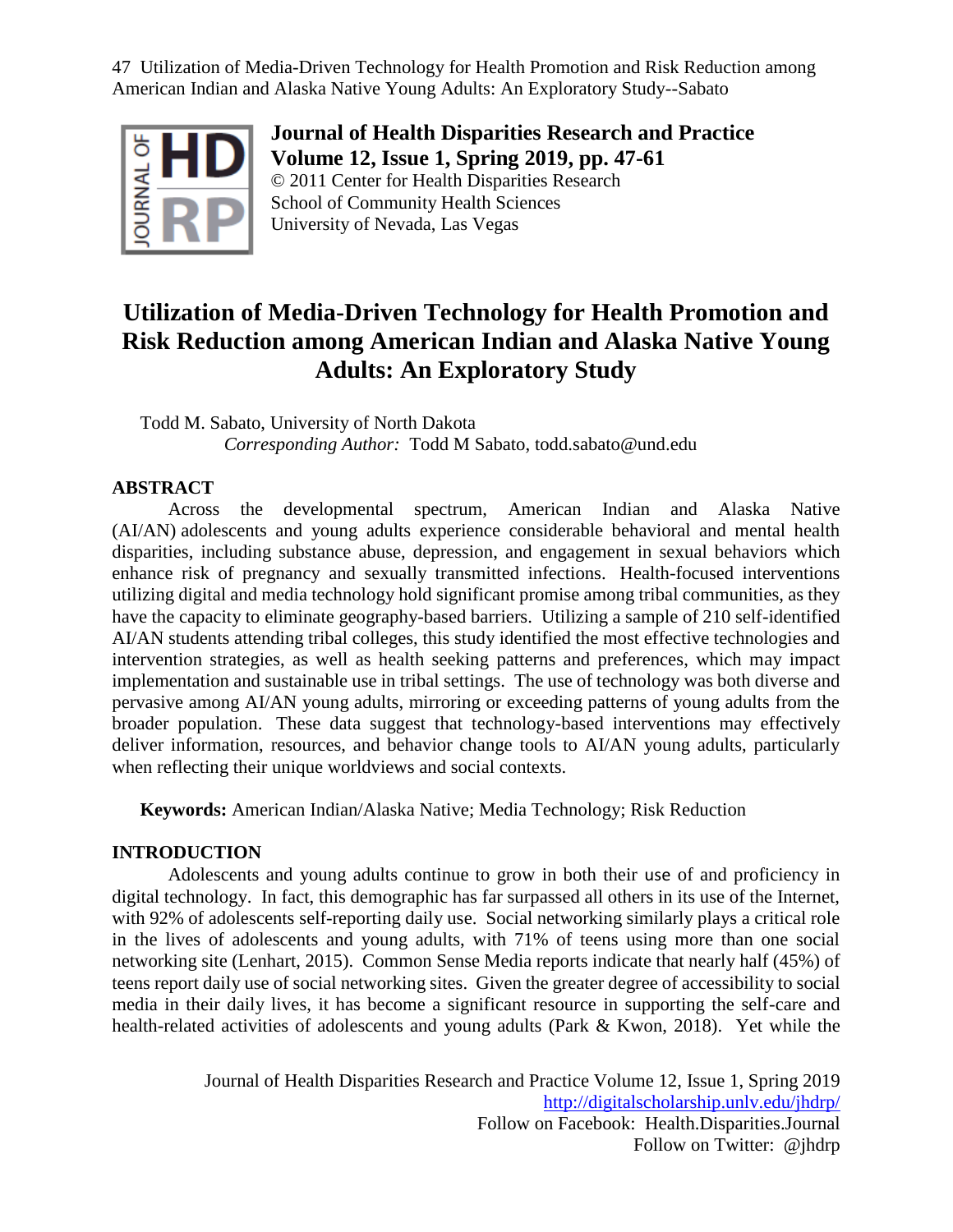Internet and other forms of social media is widely accessible and well accepted, a limited understanding of patterns and characteristics of health-related internet use exists.

The availability of high-quality health information can have a significant impact on the health outcomes of an individual. Health-related Internet use is known to be associated with socioeconomic status, often referred to as the digital divide. Information obtained from interpersonal, online or media sources facilitates the dissemination of new information, as well as influences how individuals shape their experience of health and illness. This is particularly true among young adults, as they recognize social media as useful sources of information to supplement that received during health care visits. Online communities and social media are used to enhance access to valuable support networks, foster social inclusion, and facilitate peer-to-peer connections among adolescents and young adults with short-term or long-term diagnoses.

Adolescents and young adults have unique characteristics and therefore may pose special challenges for health promotion. During adolescence, individuals undergo biological developments involving physical, emotional, and social maturation. Adolescence is also considered the most vulnerable period for engaging in various risk behaviors such as smoking, drug use, and sex. However, adolescents also tend for form healthy habits and learn appropriate practices for their health concerns and management that can last for the rest of their lives. Thus, adolescence and early adulthood are critical periods for the development of good health practices, highlighting the need to provide specific guidance for information and support related to their health and developmental milestones.

# Health Status of American Indian Adolescents and Young Adults

Across the developmental spectrum, American Indian and Alaska Native adolescents and young adults experience considerable health disparities. Nearly 50% of American Indian and Alaska Native teens are overweight or obese – defined as a body mass index above the  $85<sup>th</sup>$ percentile (Bullock, Sheff, Moore, & Manson, 2017). American Indian and Alaska Native teens are twice as likely to be overweight and three times as likely to be obese, with rates of both growing by 4% since the mid-1990's (Zephier, Himes, Story, & Zhou, 2006). Significant disparities similarly exist in the prevalence of mental health conditions among AI/AN. While there is no definitive assessment of the prevalence of depression and other common mental health conditions, available data indicate disproportionately high rates in American Indian and Alaska Natives. Among adults ages 18 and older, American Indian and Alaska Natives have the highest rate of serious psychological distress and major depressive episodes (25.9% and 12.1%, respectively). Similarly, among adolescents ages 12 to 17, American Indian and Alaska Natives experienced the highest lifetime and past year major depressive episode prevalence (13.3% and 9.3%, respectively) (Brockie, Dana-Sacco, Wallen, Wilcox, & Campbell, 2015; Smokowski, Evan, Cotter, & Webber, 2014; Substance Abuse and Mental Health Services Administration, 2007). Higher rates for more disorders have been found among older American Indian and Alaska Native youth than the published rates of disorders for non-Native youth of the same age. Substance use disorders are the most common, with 18.3% of American Indian and Alaska Native adolescents meeting criteria for either abuse or dependence (Sarche & Spicer, 2008).

Substance abusers, at any age, are significantly more likely to engage in risky sexual behaviors, thus elevating their risk for exposure to HIV and other sexually transmitted infections (Hops et al., 2011). Depression has also been found to be consistently and independently associated with adolescent and young adult sexual risk behaviors (Boyer et al., 2017; Langille,

> Journal of Health Disparities Research and Practice Volume 12, Issue 1, Spring 2019 <http://digitalscholarship.unlv.edu/jhdrp/> Follow on Facebook: Health.Disparities.Journal

> > Follow on Twitter: @jhdrp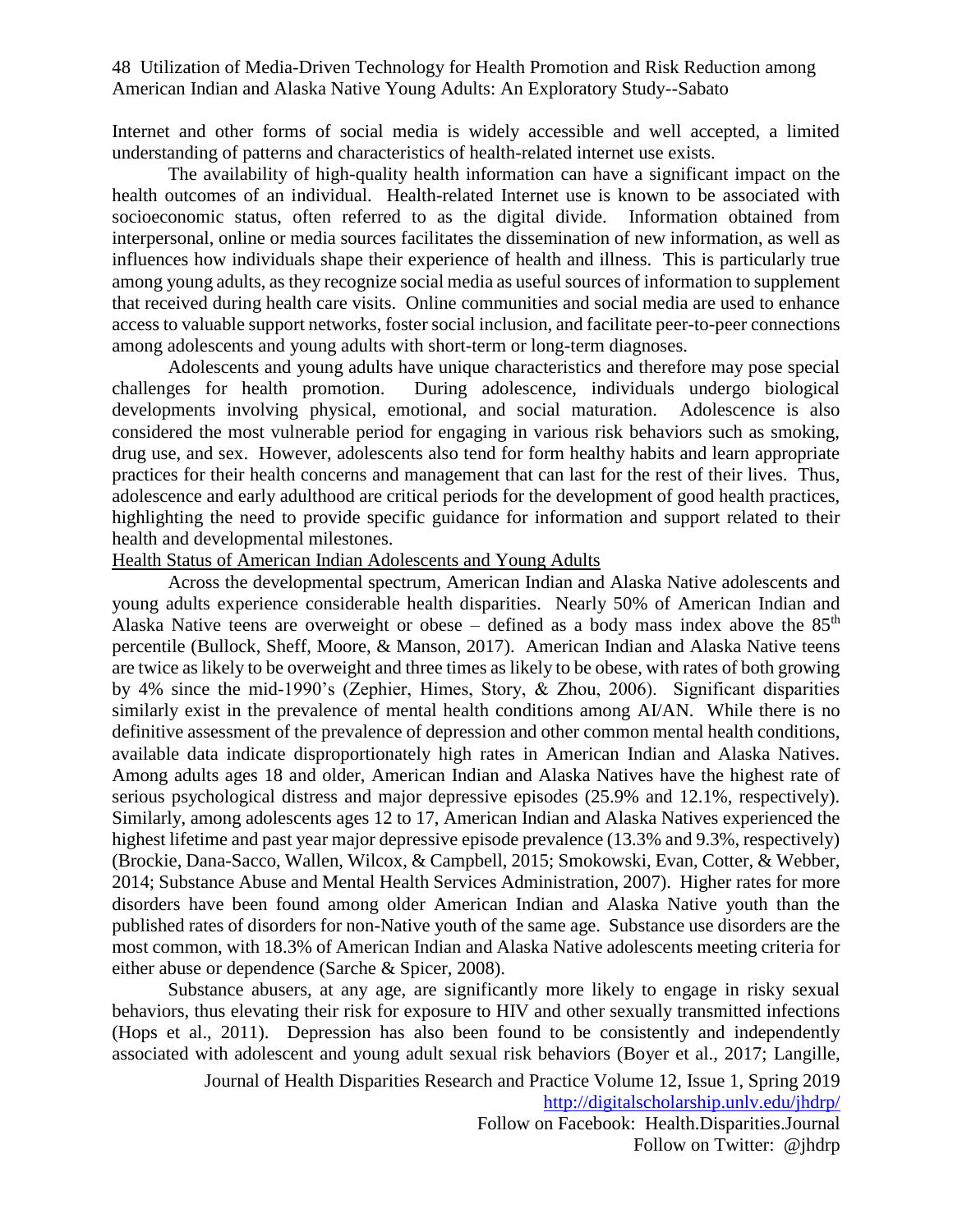Asbridge, Kisely, & Wilson, 2012). Documented disparities in rates of substance abuse and depression among American Indian and Alaska Natives clearly enhance their risk of infection. Centers for Disease Control and Prevention data indicate that American Indian and Alaska Native teens are 4.6 times more likely than non-Native peers to be stricken with gonorrhea. The prevalence of chlamydia among American Indian and Alaska Natives is similarly four times greater than non-Natives (Hoots et al., 2012).

# Application of Media Technology to Enhance AI/AN Health Outcomes

Research has demonstrated the utility of digital platforms to stage evidence-based health behavior interventions. Health-focused interventions utilizing digital and media technology hold significant promise, as they have the capacity to eliminate geography-based barriers. Inclusive of content such as substance use and abuse, diet and physical activity, disease prevention and management, and mental and sexual health, evidence-based interventions delivered via digital media have shown great success (Rogers, Lemmen, Kramer, Mann, & Chopra, 2017; Bauermeister et al., 2015; Croom et al., 2015; Brendryen et al., 2014; Cunningham, Murphy, & Hendershot, 2014; Collins et al., 2012). These dynamic approaches may similarly offer enhanced benefits to American Indian and Alaska Natives – 22% of whom reside on tribal lands and rural areas (Norris, Vines, & Hoeffel, 2012). Despite reports from Native Public Media indicating that American Indian and Alaska Native adults use media technologies at rates higher than the national average, no comparable data for youth have been reported (Morris & Meinrath, 2009). To that end, few technology-based and no multimedia interventions have been rigorously tested or evaluated among American Indian and Alaska Native teens and young adults, to examine their impact on health behaviors. To guide such development, exploratory research was necessary to identify the most effective technologies and intervention strategies, as well as health seeking patterns and preferences of Native teens and young adults, which impact implementation and sustainable use in tribal settings.

# **METHODS**

#### Study Sample and Data Collection

Five hundred full-time students enrolled at a tribal community college in the upper Midwest during the spring 2016 academic term received an e-mail on behalf of the Principle Investigator, thoroughly explaining the research background, procedures, and benefits. Student email addresses were randomly generated by the community college's Office of the Registrar. The e-mail also contained a link to the Native Youth Media Survey, which could be completed via Qualtrics. Upon accessing the link, participants were prompted to acknowledge their age. Those between 18 and 24 years of age were presented with more detailed information regarding the research. All components of informed consent were presented via Qualtrics, including identification of risks, benefits of the study, data protection and confidentiality of responses, and the rights of research participants. Upon reviewing the information, respondents were presented with a prompt containing two options – "Yes, I would like to participate in the proposed research" and "I do not wish to participate in the proposed research." Those wishing to participate then had access to the demographic and research instruments. All procedures were fully approved by the institutional review board at the Principle Investigator's university, as well as the Tribal Nations Research Review Board.

Measures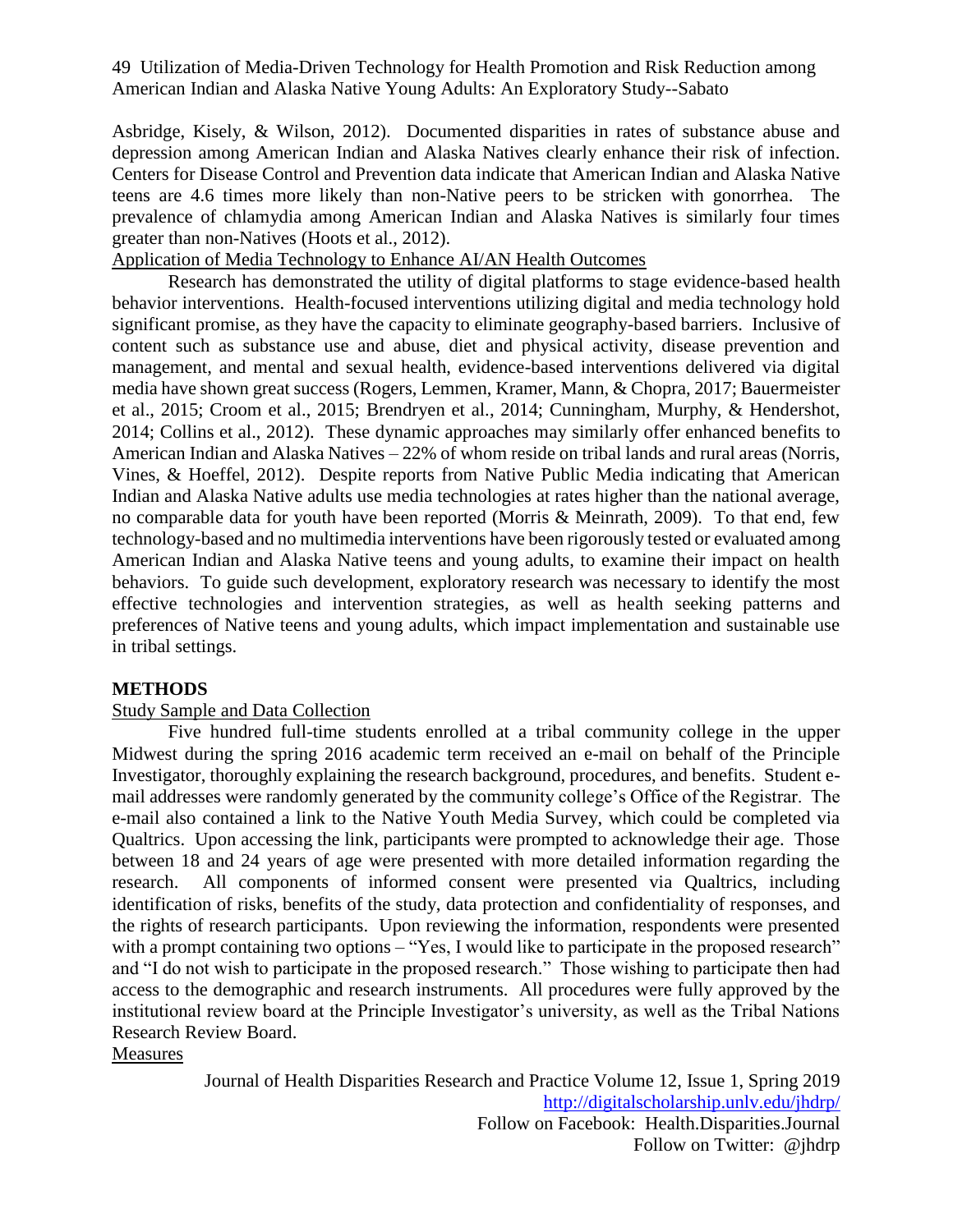The Native Youth Media Survey explored (a) the extent to which American Indian and Alaska Native young adults use media technologies (media types, frequency of use, and duration); (b) how American Indian and Alaska Native young adults use these technologies (preferred features and activities); and (c) the possible utilization of media technologies to communicate health messages to individuals to prevent sexually transmitted infections, HIV, and pregnancy. Designed by the Northwest Portland Area Indian Health Board, the 29-item instrument draws from questions from several existing questionnaires implemented in other settings. An iterative process utilizing participant feedback, as well as review by individuals with subject matter, technical, and community-level expertise aided in enhancing the reliability ( $\alpha$ = .83) and validity of the survey instrument.

#### Data Analyses

Electronic datasets were exported from Qualtrics into SPSS (v. 24.0, Chicago, IL) by the Principle Investigator and a trained project assistant. Double entry procedures were used to verify the completeness and accuracy of all exported data. Data were analyzed by generating descriptive statistics for variables of interest. Several dichotomous variables were created for comparison using Pearson chi-square analyses and Pearson product-moment correlations: urban/rural, frequent/infrequent social media users, and ever/never Internet health information seeking.

# **RESULTS**

# Native Media Survey

The sample consisted of 210 respondents ranging in age from 18 to 24, with a mean age of 21 (Table 1). The majority of respondents (70.0%) were female. A significant majority (95.7%) of respondents were residents of North Dakota. Likewise, a significant majority (92.9%) resided in rural communities, reflecting the geographic locations of regional tribes.

| <b>Characteristic</b>         | Male $(n)$     | Female $(n)$   | Total $(n)$      | Total $(\% )$ |
|-------------------------------|----------------|----------------|------------------|---------------|
|                               |                |                |                  |               |
| Age (mean)                    | 20.5           | 21.2           | 21.0             |               |
| <b>State</b>                  |                |                |                  |               |
| North Dakota                  | 54             | 147            | 201              | 95.7          |
| South Dakota                  | 3              | $\overline{0}$ | 3                | 1.4           |
| Minnesota                     | $\overline{2}$ | $\overline{0}$ | $\boldsymbol{0}$ | 2.9           |
| Geography                     |                |                |                  |               |
| Urban                         | 9              | 6              | 15               | 7.1           |
| Rural                         | 54             | 141            | 195              | 92.9          |
| Race/Ethnicity                |                |                |                  |               |
| American Indian/Alaska Native | 48             | 113            | 161              | 76.7          |
| Multiracial American Indian/  | 15             | 34             | 49               | 23.3          |
| Alaska Native                 |                |                |                  |               |
| Total                         | 63             | 147            | 210              |               |

**Table 1.** Respondent Demographics by Gender, State, Urban/Rural Status and Race/Ethnicity

# Media Technology Use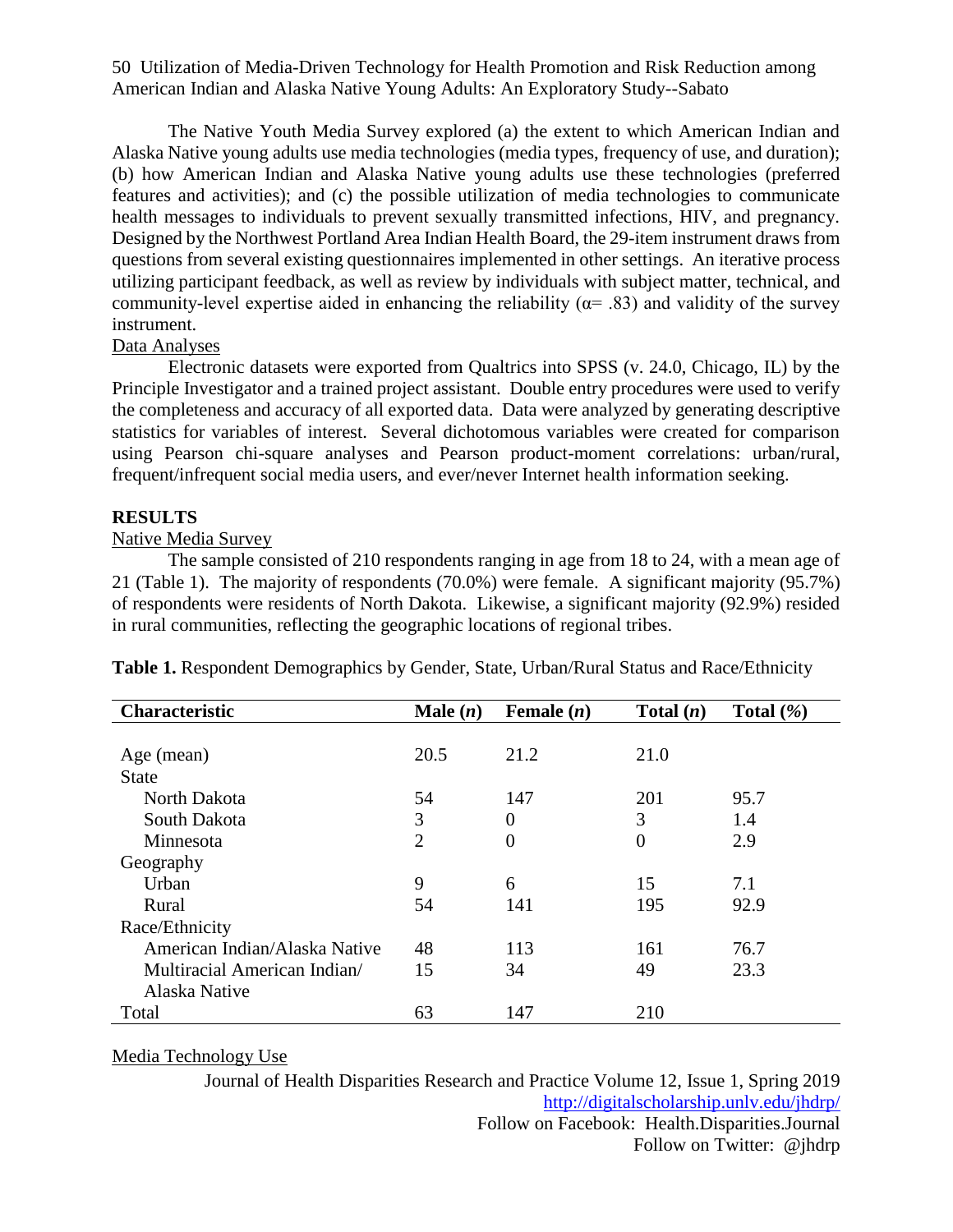American Indian and Alaska Native young adults reported use of a range of technology, including cell phones (97%), the Internet (97%), computers (94%), iPods (48.6%) and video games (38.2%) (Table 2). A mere 2% of respondents indicated having never used a cell phone. With the exception of Internet and cell phone use, Native males reported more frequent use of media technology than females.

| <b>Technology</b> | <b>Male</b>          | <b>Female</b>     | <b>Total</b>    |
|-------------------|----------------------|-------------------|-----------------|
|                   | $n = 63$ (%)         | $n = 147$ (%)     | $n = 210(%)$    |
|                   |                      |                   |                 |
| Computer          | 95                   | 93.6              | 94              |
|                   | $(93.5 - 97.0)^{**}$ | $(92.2 - 94.3)$   | $(92.8 - 94.3)$ |
| Internet          | 94.7                 | 98                | 97              |
|                   | $(92.3 - 96.0)$      | $(96.1 - 98.3)$   | $(95.6 - 97.5)$ |
| Cell Phone        | 95                   | 97.9              | 97              |
|                   | $(93.1 - 95.8)$      | $(97.1 - (98.4))$ | $(95.3 - 97.6)$ |
| iPod/MP3 Player   | $65^*$               | $41.6^*$          | 48.6            |
|                   | $(62.5 - 66.2)$      | $(40.8 - 42.2)$   | $(44.5 - 53.8)$ |
| Video Games       | $65*$                | $27.1^*$          | 38.2            |
|                   | $(62.5 - 66.3)$      | $(26.6 - 27.8)$   | $(33.7 - 44.2)$ |
| Digital Camera    | 20                   | 14.6              | 16.2            |
|                   | $(18.3 - 21.1)$      | $(14.2 - 15.1)$   | $(15.8 - 16.9)$ |
| Camcorder         | $10.6^*$             | $4.2^*$           | 4.5             |
|                   | $(9.8 - 11.2)$       | $(3.8 - 4.4)$     | $(4.1 - 5.9)$   |
| Webcam            | $15^*$               | $4.2^*$           | 4.4             |
|                   | $(14.2 - 16.1)$      | $(3.7 - 4.5)$     | $(4.2 - 5.9)$   |

**Table 2.** Daily or Weekly Media Technology use Among American Indian/Alaska Native Respondents by Gender

Chi-square analysis

 $p < 0.01$ , two-tailed

 $*^{P}_{95\%}$  CI

Utilizing a priori definitions of frequent and infrequent technology use (frequent users reporting daily or weekly use, and infrequent users reporting monthly use or less), results of chisquare analyses indicated no significant age-, gender-, or geography-based differences in use frequency patterns. Differences were noted by gender, however, with males significantly more likely than their female counterparts to engage in frequent video game playing (65% and 27.1%, respectively;  $p < .01$ ). Males also indicated substantially greater use of iPods, camcorders, and webcams than female respondents (65% v. 41.6%, 10.6% v. 4.2%, and 15% v. 4.2%, respectively; *p* < .01 for each). No significant differences between age groups and urban/rural status existed. Internet

Collectively, 96.9% of respondents indicated use of the Internet for at least 30 minutes daily, of which 38.5% reported between two and four hours daily. Ninety-seven percent of Native young adults accessed the Internet on a daily or weekly basis, most frequently from their cell phone (93.8%) or home (89.2%), but also quite regularly from school (81.5%). Patterns were similar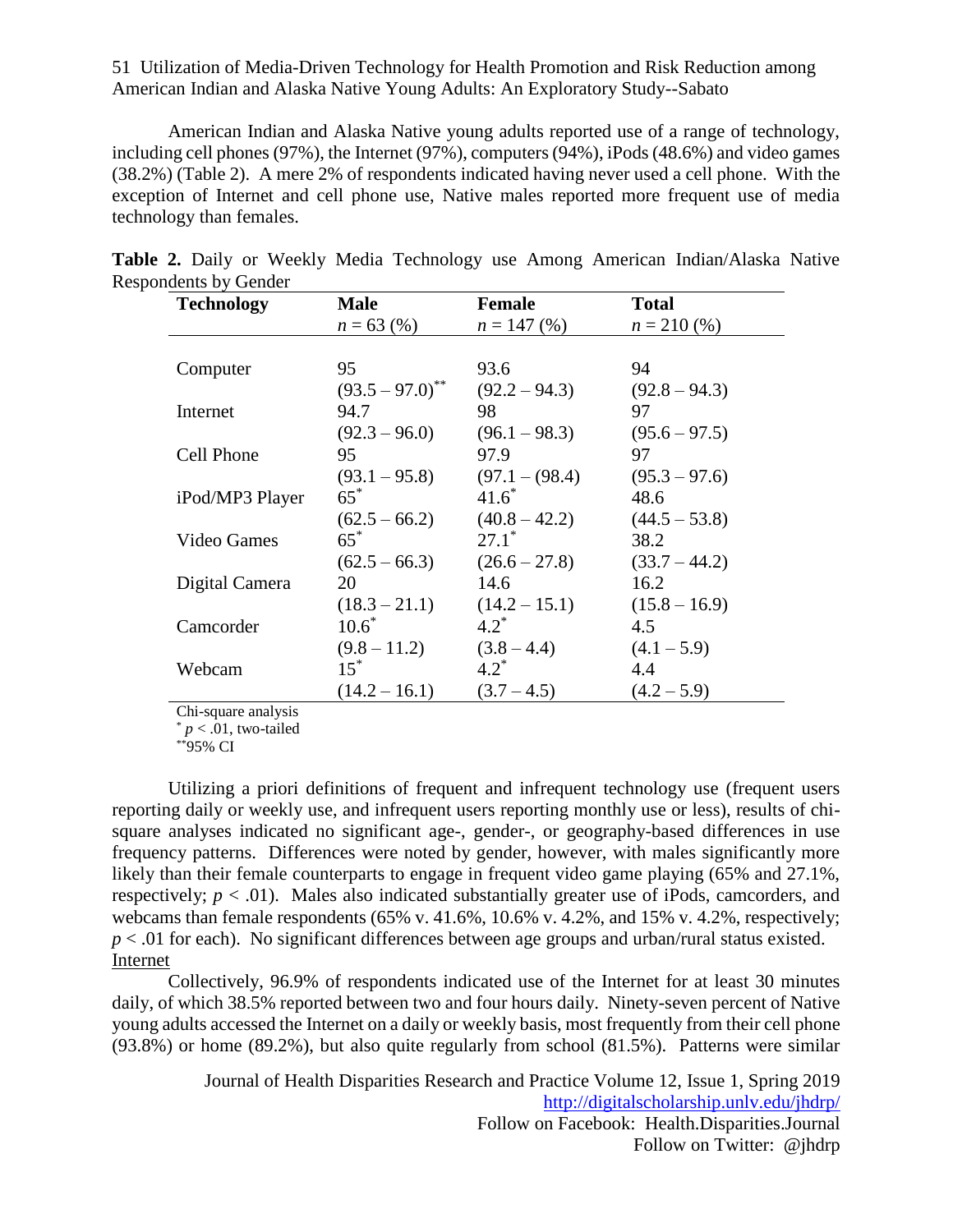across genders, except for at home where 91.2% of American Indian females and 80.5% of males reported having access  $(p < .01)$ . No age- or geography-based differences in Internet access were found.

The significant level of Internet use noted above generated a diverse spectrum of activity. Nearly all American Indian and Alaska Native young adults (97%) had a profile on a social networking site such as Facebook, Twitter, or MySpace. Most similarly reported viewing other profiles on social networking sites, as well as using the Internet to obtain news or information about movies, music, and entertainment (92.4% for each). Over 70% indicated participating in seven or more online activities, and 17% reported participating in 10 or more activities.

Chi-square analyses revealed several gender-based differences in online activity. American Indian and Alaska Native females were more likely to have a social networking profile than males (93.9% v. 85.7%, respectively;  $p < .05$ ), and more frequently reported sending or receiving pictures or videos via cell phone, Snapchat, or computer (87.8% v. 76.2%, 77.6% v. 61.9%, and 59.2% v. 47.6%, respectively;  $p < .01$  for each). Male respondents were significantly more likely to post videos online to sites such as YouTube  $(33.6\% \text{ v. } 16.3\%$ , respectively;  $p < .01$ ). Cell Phones

Of the technologies queried in the survey, cell phones were most frequently used, to text, talk, access the Internet, and send or receive images. Nearly all (98%) American Indian and Alaska Native young adults reported owning a cell phone, with most reporting using them to text (97%) more often than to talk (81%). Nearly 85% of males and 79% of females indicated talking to friends on a daily or weekly basis via cell phone (*p* = .05), while 100% of males and 98% of females reported text messaging friends as frequently. Nearly all individuals who owed a cell phone used its text messaging feature on occasion. Only 2% of cell phone owners reported having never engaged in text messaging. While not significant, female respondents sent and received more messages that their male counterparts. Nearly half (45.6%) of Native females exchanged more than 40 text messages daily.

# Video Games

Although computer and video games were popular among American Indian and Alaska Native young adults – more than one-third (38.2%) reported daily or weekly play – their frequency and duration of use was less than that of computers and cell phones. Sixty-four percent of respondents indicated never playing video games, and among those who did play, 61% reported playing less than one hour at a time. Collectively, only 9% of respondents played massive multiplayer online role-playing games.

# Online Health Information Seeking

Respondents indicated using the Internet to access information about a broad selection of health topics, including diet, nutrition, exercise and fitness (54%); specific illnesses or health conditions (51%); drugs or alcohol (46%); sexual health, sexually transmitted diseases or HIV (41%); and depression, anxiety, stress, or suicide (28%). Collectively, 81% of American Indian and Alaska Native adults reported using online resources to access information about one or more topics, and 46% sought information about three or more. Thirty-eight percent of respondents indicated having previously searched online for sexual health information. Significant genderbased disparities in health information seeking existed, with a greater proportion of Native females seeking information ( $p < .01$ ).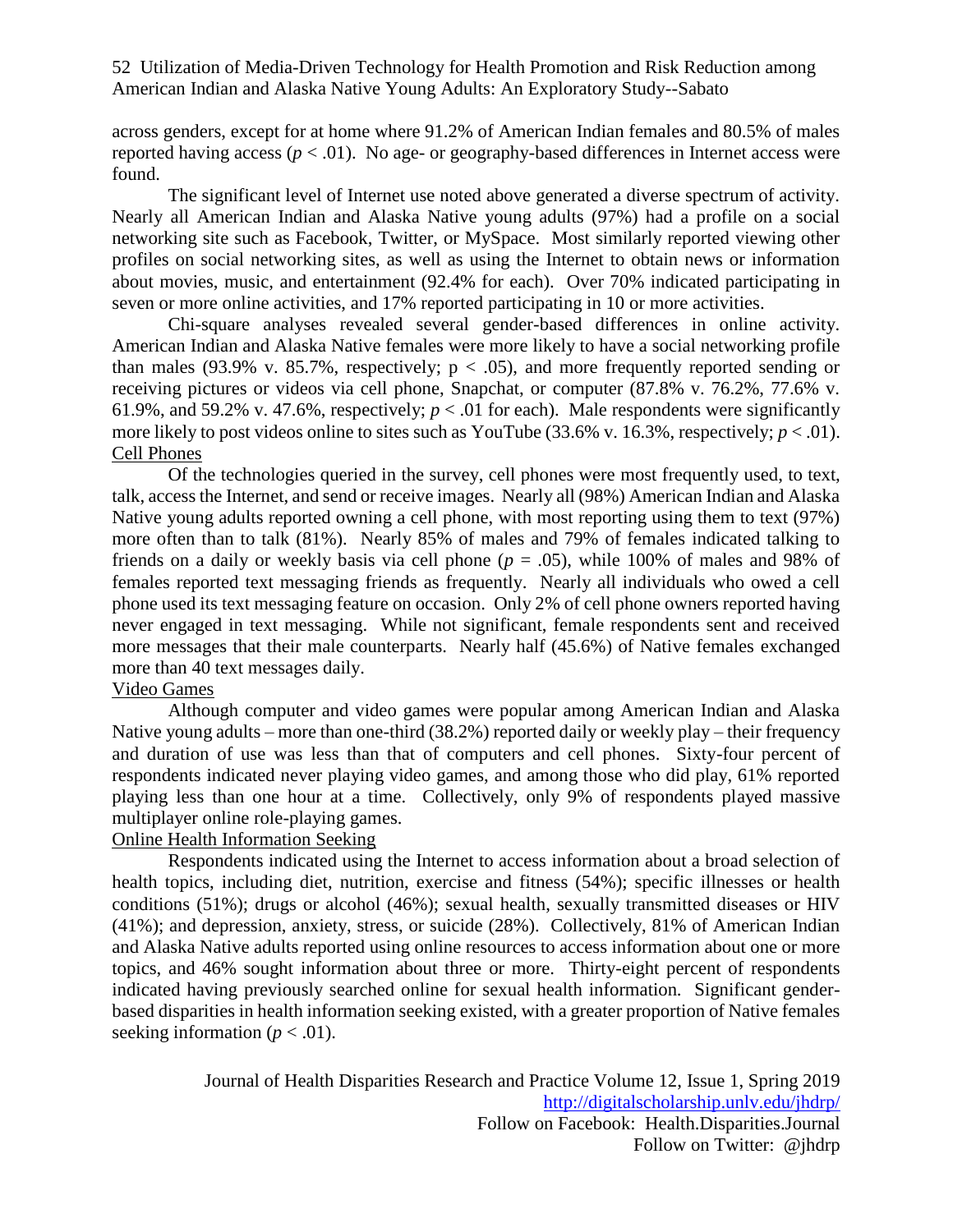# Online Health Content and Design

When asked about which topics might strike their interest for inclusion on a webpage about health and wellness for young adults, Native respondents suggested a wide spectrum of content areas, including physical fitness and wellness (66.3%), nutrition (62.9%), stress (59.6%), and tobacco use (57.3%) (Table 5). While topics such as suicide, sexual health, and depression were suggested, no sensitive issues ranked among the top five. Participants expressed a stronger preference to access sexual health information on websites containing a broad spectrum of topics (i.e., current events, health and wellness, social issues, and academic topics) than on websites solely addressing sexual health (58% v. 32%, respectively). Native adults further expressed interest in a variety of multimedia design features, including images and pictures (54%), interactive "ask the experts" components (54%), and music or audio elements (51%).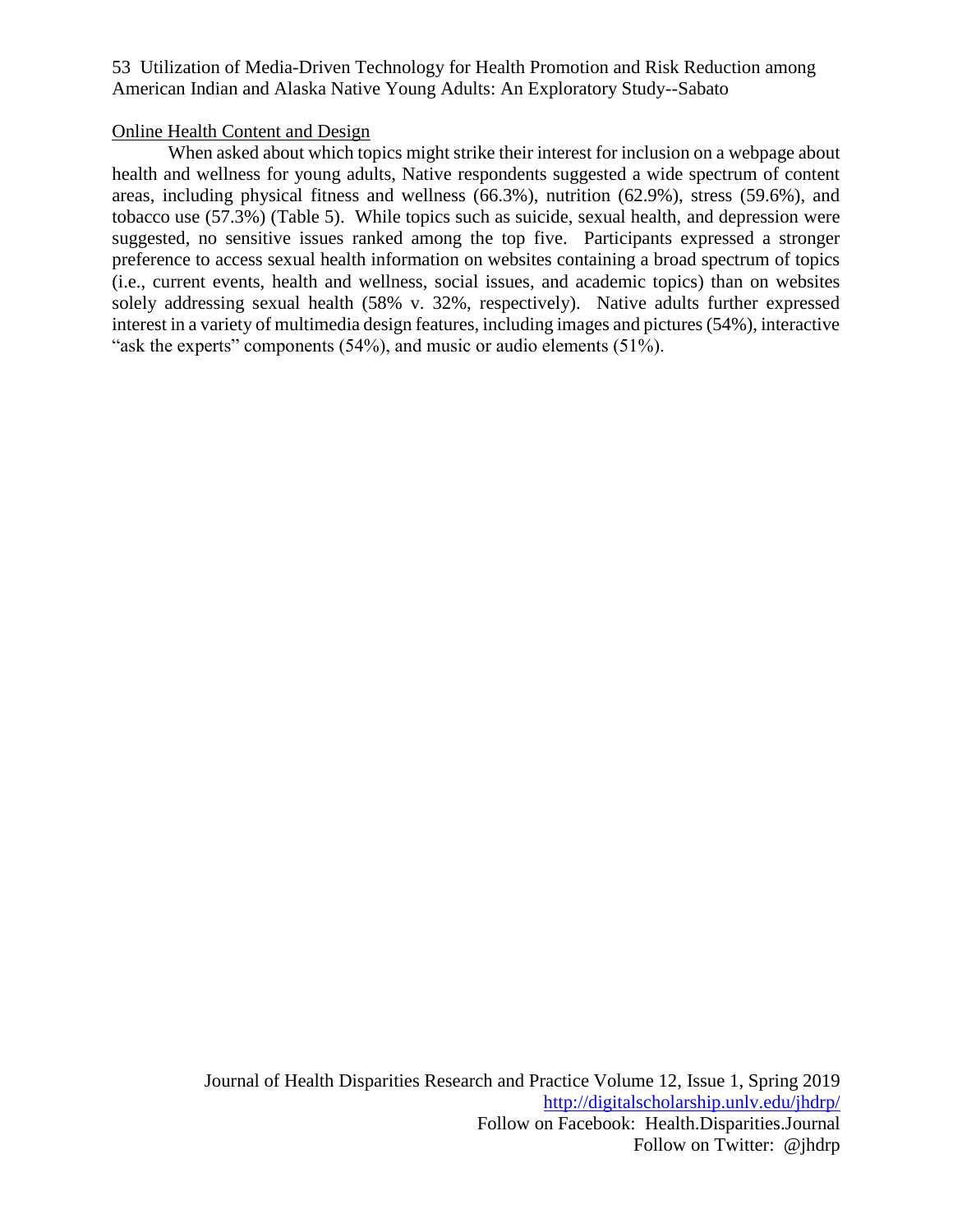| <b>Website Content</b>                       | Male         | Female        | <b>Total</b>            |
|----------------------------------------------|--------------|---------------|-------------------------|
|                                              | $n = 63$ (%) | $n = 147$ (%) | $n = 210(%)$            |
|                                              |              |               |                         |
| Physical Fitness and Exercise                | 61.8         | 70.2          | 66.3                    |
|                                              |              |               | $(63.8 - 68.5)$         |
| Nutrition                                    | 57.9         | 68.4          | 62.9                    |
|                                              |              |               | $(60.2 - 65.1)$         |
| <b>Stress</b>                                | 52.4         | 63.4          | 59.6                    |
|                                              |              |               | $(56.4 - 61.2)$         |
| Tobacco Use                                  | 53.7         | 59.6          | 57.3                    |
|                                              |              |               | $(55.8 - 58.4)$         |
| Dating and Relationships                     | 52.3         | 58.3          | 56.2<br>$(55.3 - 57.6)$ |
| Pictures                                     | 51.5         | 59.4          | 56.2                    |
|                                              | 50.3         |               | $(54.2 - 58.3)$         |
| Confidence and Self-Esteem                   |              | 58.3          | 56.2                    |
|                                              |              |               | $(54.2 - 57.9)$         |
| Diabetes                                     | 49.8         | 59.2          | 55.1                    |
|                                              |              |               | $(52.6 - 57.8)$         |
| Drug and Alcohol Use                         | 48.6         | 58.3          | 55.1                    |
|                                              |              |               | $(52.4 - 57.2)$         |
| Depression                                   | 46.5         | 57.1          | 53.9                    |
|                                              |              |               | $(49.8 - 55.6)$         |
| Videos                                       | 45.9         | 56.6          | 53.9                    |
|                                              |              |               | $(49.6 - 55.2)$         |
| Violence or Bullying                         | 45.9         | 56.6          | 53.9                    |
|                                              |              |               | $(49.7 - 55.3)$         |
| Weight and Body Image                        | 50.1         | 55.7          | 53.9                    |
|                                              |              |               | $(50.8 - 54.6)$         |
| "Ask the Experts"                            | 49.8         | 57.3          | 53.6                    |
| <b>Current Events</b>                        | 49.4         | 58.4          | $(50.6 - 56.4)$<br>53.4 |
|                                              |              |               | $(49.9 - 55.2)$         |
| Music/Audio                                  | 53.6         | 48.5          | 50.8                    |
|                                              |              |               | $(49.2 - 51.4)$         |
| Suicide                                      | 44.3         | 51.2          | 49.4                    |
|                                              |              |               | $(48.2 - 50.3)$         |
| AI/AN Culture, Stories, Values or History    | 43.2         | 53.4          | 49.4                    |
|                                              |              |               | $(47.6 - 51.8)$         |
| Sexually Transmitted Infections and HIV/AIDS | 42.6         | 52.7          | 48.3                    |
|                                              |              |               | $(44.2 - 50.1)$         |
| School and Academics                         | 42.1         | 49.1          | 47.6                    |
|                                              |              |               | $(44.1 - 48.2)$         |
| <b>Traditional Healing</b>                   | 41.9         | 48.2          | 46.1                    |
|                                              |              |               | $(42.4 - 47.5)$         |
| <b>Birth Control and Condoms</b>             | 37.2         | 49.4          | 44.5                    |
| Pregnancy                                    | 35.9         | 44.6          | $(41.2 - 47.6)$<br>41.8 |
|                                              |              |               | $(39.6 - 42.5)$         |
|                                              |              |               |                         |

**Table 5.** Preferred Topics and Features for Health Websites

# Culturally-Specific Content and Design

American Indian and Alaska Native young adults routinely expressed both interest and experience in accessing culturally-specific health information. A significant proportion of respondents (79.6%) reported prior use of online resources to get news or information about Native events, politics, culture or their tribe, and a similar amount (75.8%) felt that health-focused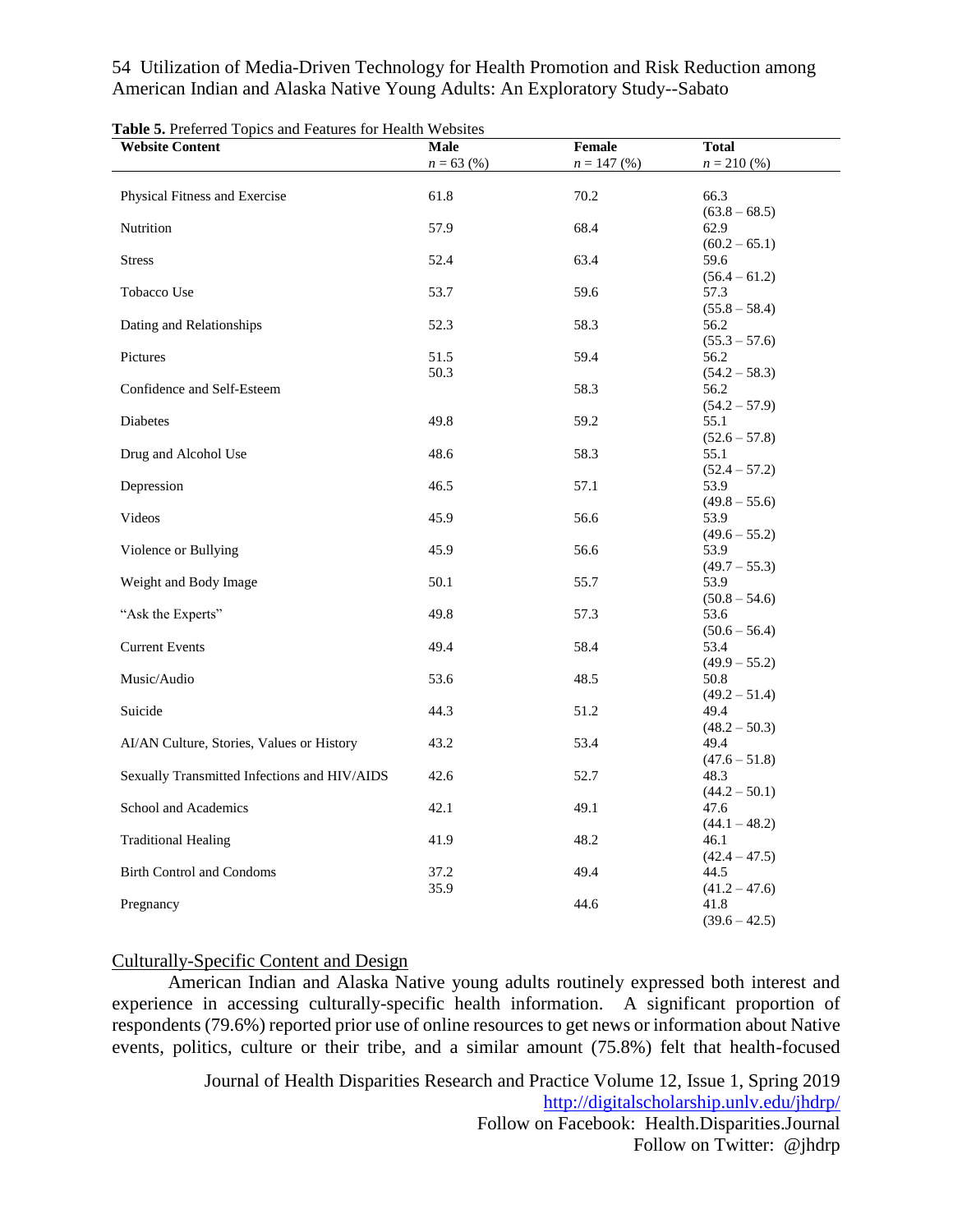websites should include information specific to American Indian culture. Nearly half (49.4%) expressed interest in Native culture, stories or history, with a similar proportion (46.1%) expressing interest in traditional methods of healing. When asked directly about designed website design features, 52.2% of males and 57.7% of females referenced American Indian and Alaska Native graphics, symbols and design elements, ranking it in the top third of noted features. When asked to select among possible website designs, respondents indicated greater comfort in accessing a site specifically designed for Native Americans (53%, compared to 46% for a website targeting all cultures).

#### **DISCUSSION**

The use of technology was both diverse and pervasive among American Indian and Alaska Native young adults, mirroring or exceeding patterns of young adults from the broader U.S. population. While direct comparisons may not be made, a greater proportion of Native respondents reported lifetime use of computers (94%, compared to 87% nationally) and cell phones (97% versus 88%) (Lenhart, 2015). Greater than 90% of respondents indicated using such technologies on a daily or weekly basis. Further, nearly half (48.6%) of American Indian and Alaska Native young adults indicated daily or weekly use of an iPod or MP3 player, while 38.2% played video games as often. Respondents had both interest and experience in accessing health information online, with 81% having done so previously.

These data suggest that technology-based interventions may effectively deliver health information, resources, and behavior change tools to Native American young adults. Genderbased variations in media use suggest that some approached may more adequately reach some segments of the population than others. Internet-based approaches, as well as interventions delivered via text messaging, for example, may hold greater appeal among females. Conversely, health information and messages delivered via social networking sites or video games may more effectively reach Native males. A singular approach may be ineffective at reaching all audiences. Thus, age- and gender-appropriate health information must be made available through a variety of platforms. Interactive multimedia approaches combining online content, text messaging, videos and games offer the strongest opportunity to reach the greatest number of American Indian and Alaska Native young adults.

Results further suggest that technology-driven efforts to impact health behaviors of Native young adults should reflect their unique worldviews and social contexts, while incorporating a diversity of topics. Respondents expressed interest in viewing videos and images of individuals like themselves, and in health websites incorporating American Indian culture and imagery. They similarly expressed a preference for a variety of content areas. While failing to include sensitive health topics among their preferred content, such relevant information may be effectively delivered through alternative means. Sensitive content might be included in a discussion of more accepted topics, minimizing stigma while enhancing levels of comfort and acceptance. Body image and depression, for example, may be included in discussions of physical activity and nutrition. Similarly, sexual health content such as birth control and sexually transmitted infections may be embedded in content focusing on dating issues. Appealing videos or texts may enhance the likelihood that American Indian and Alaska Native young adults may visit a website, which may then offer culturally-sensitive and tailored information and skill-building tools designed to promote learning and health promotion. Such an approach also protects an individual's privacy,

Journal of Health Disparities Research and Practice Volume 12, Issue 1, Spring 2019

<http://digitalscholarship.unlv.edu/jhdrp/>

Follow on Facebook: Health.Disparities.Journal Follow on Twitter: @jhdrp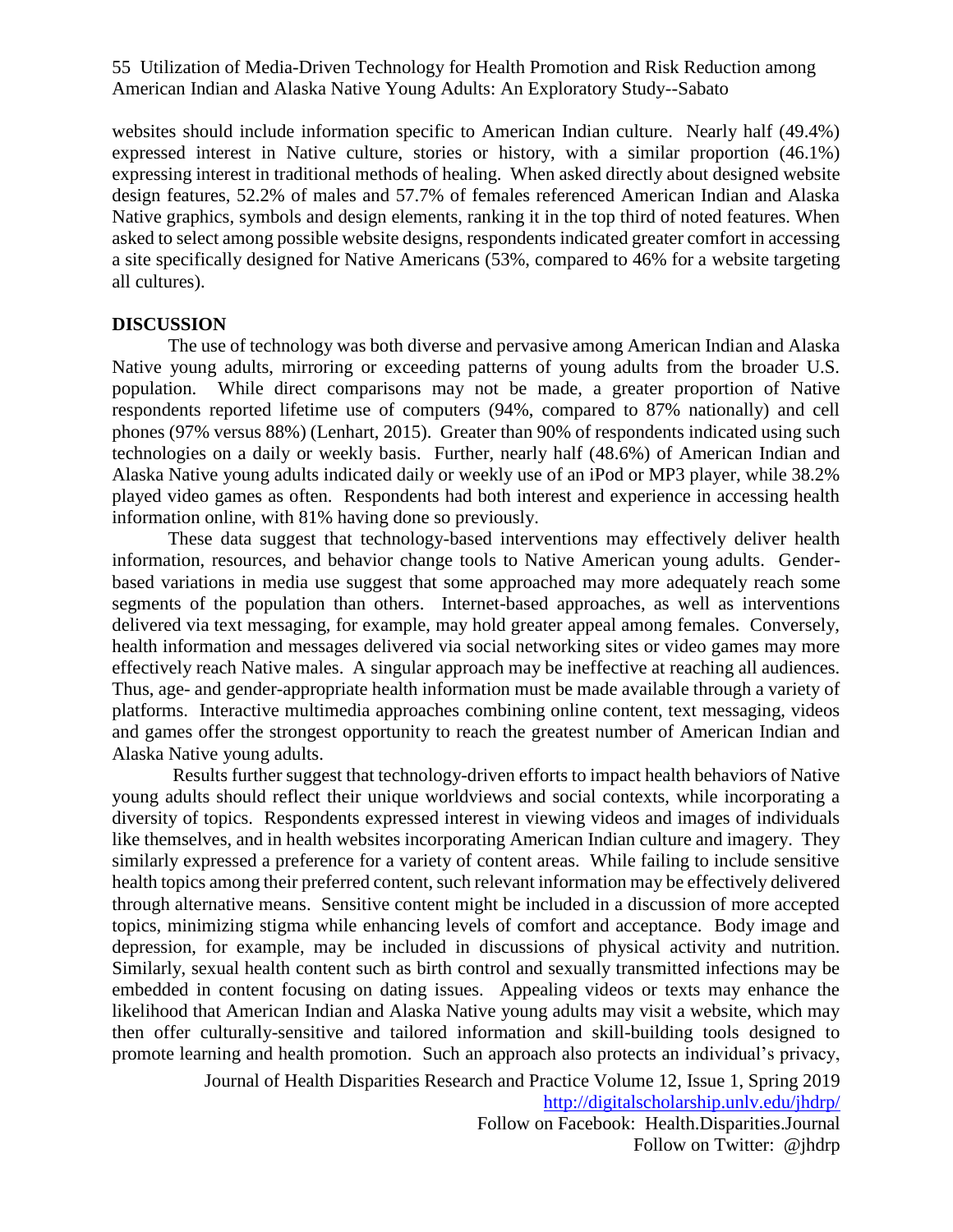by making the nature of their health seeking. Technology-driven interventions may then be designed to support a broad range of health behaviors, while more fully reflecting traditional and contemporary Native culture, values, teachings, and experiences. Study Limitations

The present findings represent data from the upper Midwest and cannot be generalized to American Indian and Alaska Native young adults living in other regions of the country. Similarly, gender-based disparities in health information seeking may be impacted by a disproportionate representation of Native females in the study (70%). Further research on an expansive scale would provide a more thorough understanding of the technology use patterns and preferences among all Native young adults, providing an opportunity to effectively design and implement health promotion and disease prevention interventions.

# **CONCLUSION**

Results of the current research illuminate the capacity of technology-based interventions to meet the unique and diverse health needs of American Indian and Alaska Native young adults. Well-designed multimedia technologies may provide Native young adults with new avenues for accessing age-, gender- and culturally-appropriate health-focused content, permitting the distribution of messages and norms that reflect their unique informational needs and life experiences. Technology-based health interventions, offering tailored messages addressing those risk and protective factors associated with health outcomes, may be effective in fostering frequent and repeated use. Such approaches must reflect the primary media behaviors of AI/AN young adults or be thoroughly integrated into platforms currently used by a technologically sound audience. A limited number of resources currently and specifically address the needs of AI/AN young adults, fostering the need for newly designed media inclusive of Native-specific design elements and the social, emotional, physical and spiritual dimensions foundational to American Indian and Alaska Native health and wellness. Implementing such strategies may prove beneficial in remedying health disparities which continue to impact American Indian and Alaska Native communities.

Despite the promise of technology to advance health outcomes and promote behavior change, significant barriers to health equity among American Indian and Alaska Native communities remain. Nearly 30% of AI/AN live in poverty, limiting access to quality housing, healthy food, and affordable health care. Chronic and significant underfunding of Indian Health Services further impact health care needs, services and outcomes (Warne & Frizzell, 2014). The development of culturally competent interpersonal and community-specific tools must be contextualized within interventions that similarly remove barriers to behavior change while supporting health equity.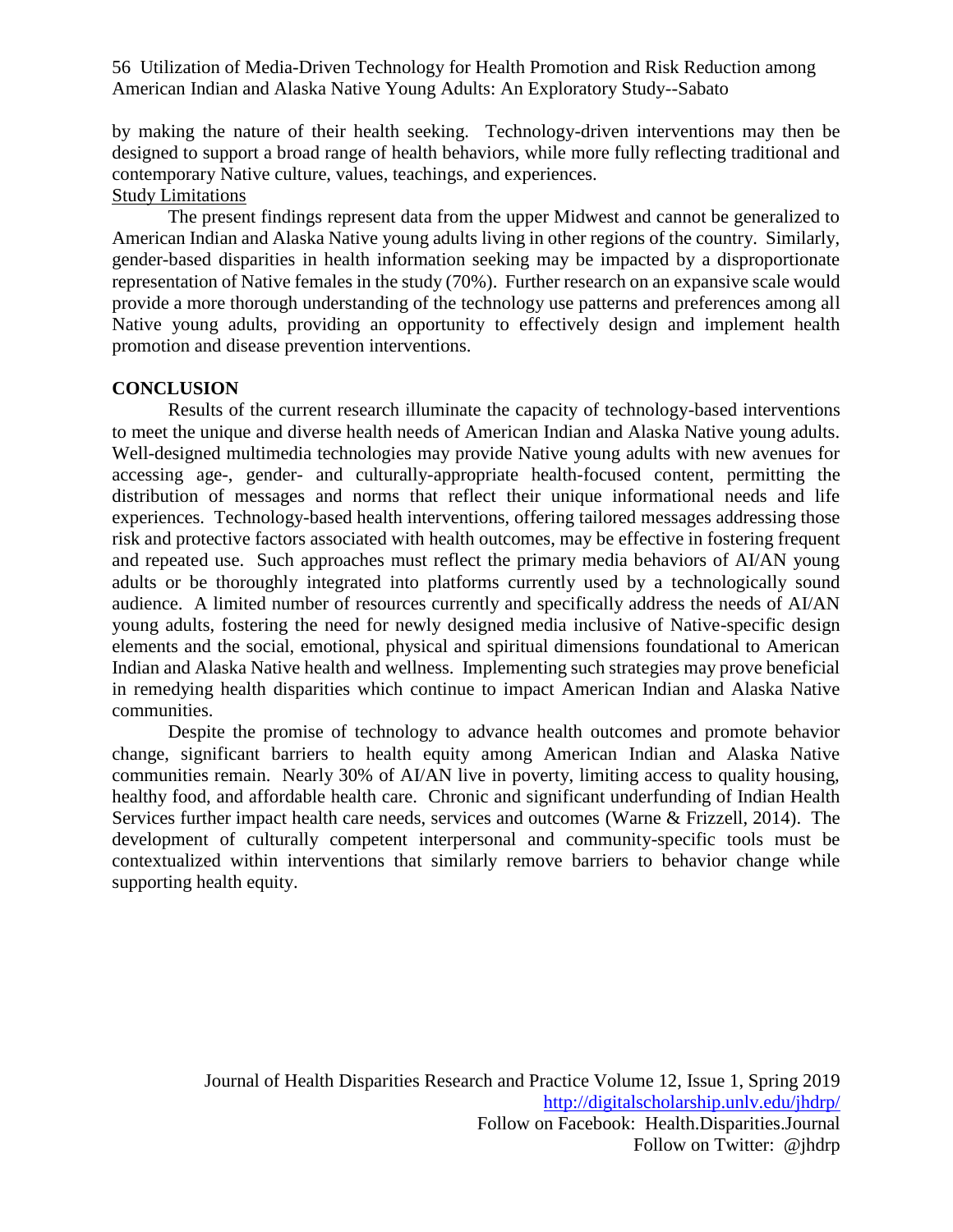| <b>Online Activity</b>                                                   | <b>Male</b><br>$n = 63$ | Female<br>$n = 147$ | $\chi^2$ | df             | $\boldsymbol{p}$ | <b>Total</b><br>$n = 210$ |
|--------------------------------------------------------------------------|-------------------------|---------------------|----------|----------------|------------------|---------------------------|
|                                                                          |                         |                     |          |                |                  |                           |
| Have a profile on a social networking site                               | 93.9                    | 85.7                | 10.453   | 3              | $.04*$           | 87.0<br>$(86.3 - 90.2)$   |
| View other people's profiles on a SNS                                    | 89.5                    | 93.6                | .332     | 3              | .14              | 92.4<br>$(91.3 - 93.1)$   |
| Write or update a personal blog                                          | 21.1                    | 29.8                | .527     | 3              | $.01***$         | 27.3<br>$(26.8 - 27.9)$   |
| Read other people's personal blogs                                       | 15.8                    | 36.2                | 2.89     | 3              | $.01***$         | 30.3<br>$(27.8 - 32.6)$   |
| Send or receive pictures or videos on a cell phone                       | 87.8                    | 76.2                | 15.847   | 3              | $.01***$         | 79.6<br>$(78.7 - 82.1)$   |
| Send or receive pictures or videos via Snapchat                          | 77.6                    | 61.9                | 19.638   | 3              | $.01***$         | 71.3<br>$(68.3 - 72.1)$   |
| Send or receive pictures or videos on a computer                         | 59.2                    | 47.6                | 13.631   | 3              | $.01***$         | 53.1<br>$(51.4 - 55.7)$   |
| Post photos online where others can see them                             | 78.9                    | 91.5                | 1.998    | 3              | .08              | 87.9<br>$(85.2 - 89.5)$   |
| Post videos online (such as on YouTube)                                  | 33.3                    | 16.3                | 17.582   | $\mathfrak{Z}$ | $.01***$         | 22.7<br>$(20.2 - 25.3)$   |
| Watch videos posted online from a site like YouTube                      | 89.5                    | 83.0                | .444     | 3              | .11              | 84.8<br>$(84.3 - 85.6)$   |
| Use internet to get news about sports and entertainment                  | 89.5                    | 93.6                | .332     | $\mathfrak{Z}$ | .12              | 92.4<br>$(92.2 - 93.1)$   |
| Use internet to get news about current events or politics                | 84.2                    | 85.1                | .008     | $\mathfrak{Z}$ | .26              | 84.8<br>$(84.6 - 85.0)$   |
| Use internet to get news about AI/AN events, politics, culture, or tribe | 84.2                    | 72.3                | 1.038    | 3              | .11              | 75.8<br>$(74.7 - 78.2)$   |

**Table 3.** Gender-Based Differences in Online Activities among AI/AN Young Adults

Pearson chi-square analysis  $p < .05$ , two-tailed  $p < .01$ , two-tailed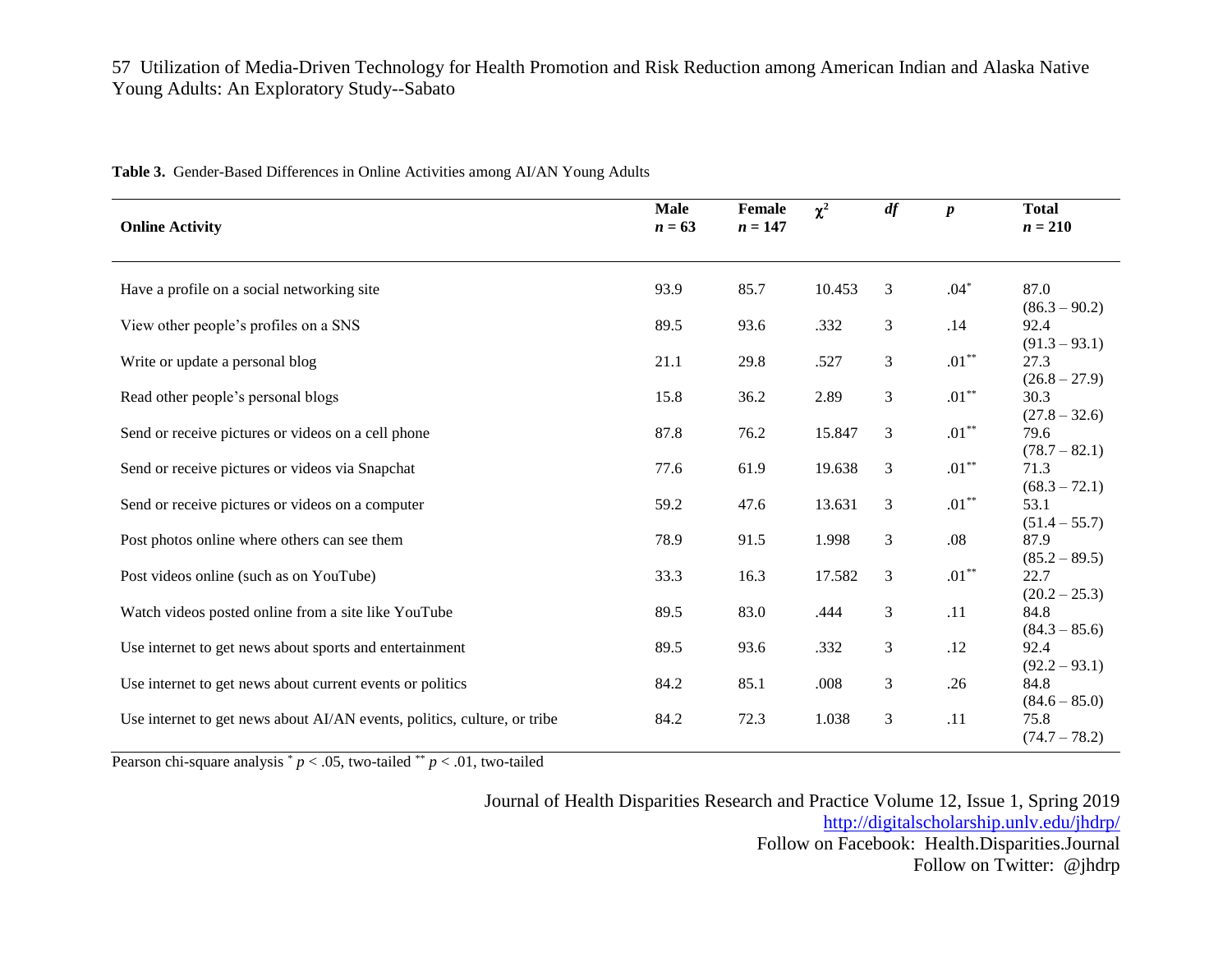| <b>Health Topic</b>                     | <b>Male</b>    | Female        | <b>Total</b>    |
|-----------------------------------------|----------------|---------------|-----------------|
|                                         | $n = 63$ (%)   | $n = 147$ (%) | $n = 210\,(%$   |
|                                         |                |               |                 |
| Diet, nutrition, exercise or fitness    | 42             | 56            | $54*$           |
|                                         |                |               | $(52.4 - 54.6)$ |
| A specific illness or medical condition | 44             | 53            | $51*$           |
|                                         |                |               | $(49.5 - 51.8)$ |
| Drugs or alcohol                        | 41             | 52            | $46*$           |
|                                         |                |               | $(44.8 - 48.3)$ |
| Sexual health, STDs, or HIV             | 35             | 44            | $41*$           |
|                                         |                |               | $(39.8 - 42.2)$ |
| Depression, anxiety, stress, or suicide | 24             | 33            | $28*$           |
|                                         |                |               | $(26.7 - 30.1)$ |
| Tobacco products                        | 26             | 31            | 29              |
|                                         |                |               | $(28.1 - 29.9)$ |
| Violence, sexual assault, or bullying   | 15             | 20            | 18              |
|                                         |                |               | $(17.6 - 18.9)$ |
| Our bodies, body parts, or anatomy      | $\tau$         | 17            | 11              |
|                                         |                |               | $(10.2 - 13.7)$ |
| Dating                                  | $\overline{7}$ | 11            | 9               |
|                                         |                |               | $(8.4 - 9.7)$   |
| Pregnancy                               | 5              | 12            | 8               |
|                                         |                |               | $(6.5 - 9.9)$   |
| Contraception or birth control          | $\mathfrak{Z}$ | 8             |                 |
|                                         |                |               | $(4.4 - 6.7)$   |

**Table 4.** Health Seeking Information Patterns among American Indian/Alaska Native Respondents by Gender

Pearson chi-square analysis

 $p < .01$ , two-tailed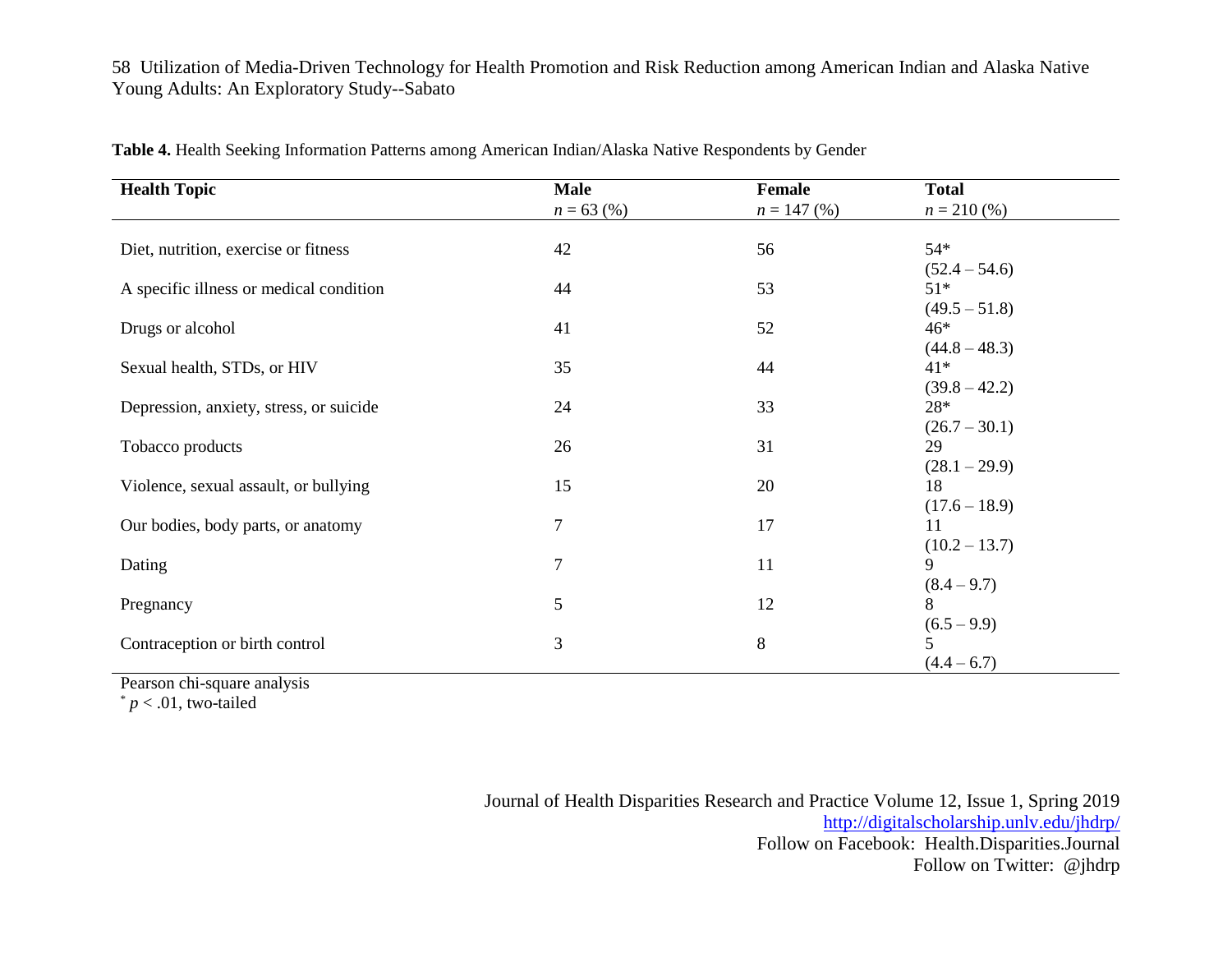# **REFERENCES**

- Ahtinen, A., Mattila, E., Vaatanen, A., Hynninen, L., Salminen, J., Koskinen, E., & Laine, K. (2009). User experiences of mobile wellness applications in health promotion: User study of Wellness Diary, Mobile Coach and SelfRelax. In *3 rd International Conference on Pervasive Computing Technologies for Healthcare 2009* (pp. 1-8). Piscataway, NJ: IEEE.
- Bauermeister, J.A., Pingel, E., Jadwin-Cakmak, L., Harper, G.W., Horvath, K.J., Weiss, G,. & Dittus, P. (2015). Acceptability and preliminary efficacy of a tailored online HIV/STI testing intervention for young men who have sex with men: The Get Connected! Program. *AIDS & Behavior, 19*, 1860-1874.
- Boyer, C.B., Greenberg, L., Chutuape, K., Walker, B., Monte, D., Kirk, J., & Ellen, J.M. (2017) Exchange of sex for drugs of money in adolescents and young adults: An examination of sociodemographic factors, HIV-related risk, and community context. *Journal of Community Health, 42*(1), 90-100. doi: 10.1007/s10900-016-0234-2
- Brendryan, H., Lund, I.O., Johansen, A.B., Riksheim, M., Nesvag, S., & Duckert, F. (2014). Balance – a pragmatic randomized controlled trial of an online intensive self-help alcohol intervention. *Addiction, 109*(2), 218-226. doi: 10.1111/add.12383
- Brockie, T.N., Dana-Sacco, G., Wallen, G.R., Wilcox, H.C., & Campbell, J.C. (2015). The relationship of adverse childhood experiences to PTSD, depression, poly-drug use and suicide attempt in reservation-based Native American adolescents and young adults. *American Journal of Community Psychology, 55*(3-4), 411-421. doi: 10.1007/s10464- 015-9721-3
- Bullock, A., Sheff, K., Moore, K., & Mason, S. (2017). Obesity and overweight in American Indian and Alaska Native children, 2006-2015. *American Journal of Public Health, 107*(9), 1502-1507. doi: 10.2105/AJPH.2017.303904
- Cafazzo, J.A., Casselman, M., Hamming, N., Katzman, D.K., & Palmert, M.R., (2012). Design of an mHealth app for the self-management of adolescent type 1 diabetes. A pilot study. *Journal of Medical Internet Research, 149*(3), e70.
- Collins, C.E., Morgan, P.J., Jones, P., Fletcher, K., Martin, J., Aguiar, E.J., … Callister, R.A. (2012). A 12-week commercial web-base weight-loss program for overweight and obese adults: Randomized controlled trial comparing basis versus enhanced features. *Journal of Medical Internet Research, 14*(2):e57. doi: 10.2196/jmir.1980
- Craig Rushing, S.N. (2010). Use of media technologies by Native American teens and young adults: Evaluating their utility for designing culturally-appropriate sexual health interventions targeting Native Youth in the Pacific Northwest. (Doctoral dissertation). Retrieved from Portland State University's digital repository.
- Croom, K., Staiano-Coico, L., Lesser, M.L., Lewis, D.K., Reyna, V.F., Marchell, T.C., … Ives, S. (2015). The glass is half full: Evidence for efficacy of alcohol-wise at one university but not the other. *Journal of Health Communication, 20*(6), 627-638. doi: 10.1080/10810730.2015.1012239
- Crutzen, R., de Nooijer, J., Brouwer, W., Oenama, A., Brug, J., & de Vries, N.K., (2010). Strategies to facilitate exposure to internet-delivered health behavior change interventions aimed at adolescents or young adults: A systematic review. *Health Education and Behavior, 38*(1), 49-62.

Journal of Health Disparities Research and Practice Volume 12, Issue 1, Spring 2019 <http://digitalscholarship.unlv.edu/jhdrp/>

Follow on Facebook: Health.Disparities.Journal Follow on Twitter: @jhdrp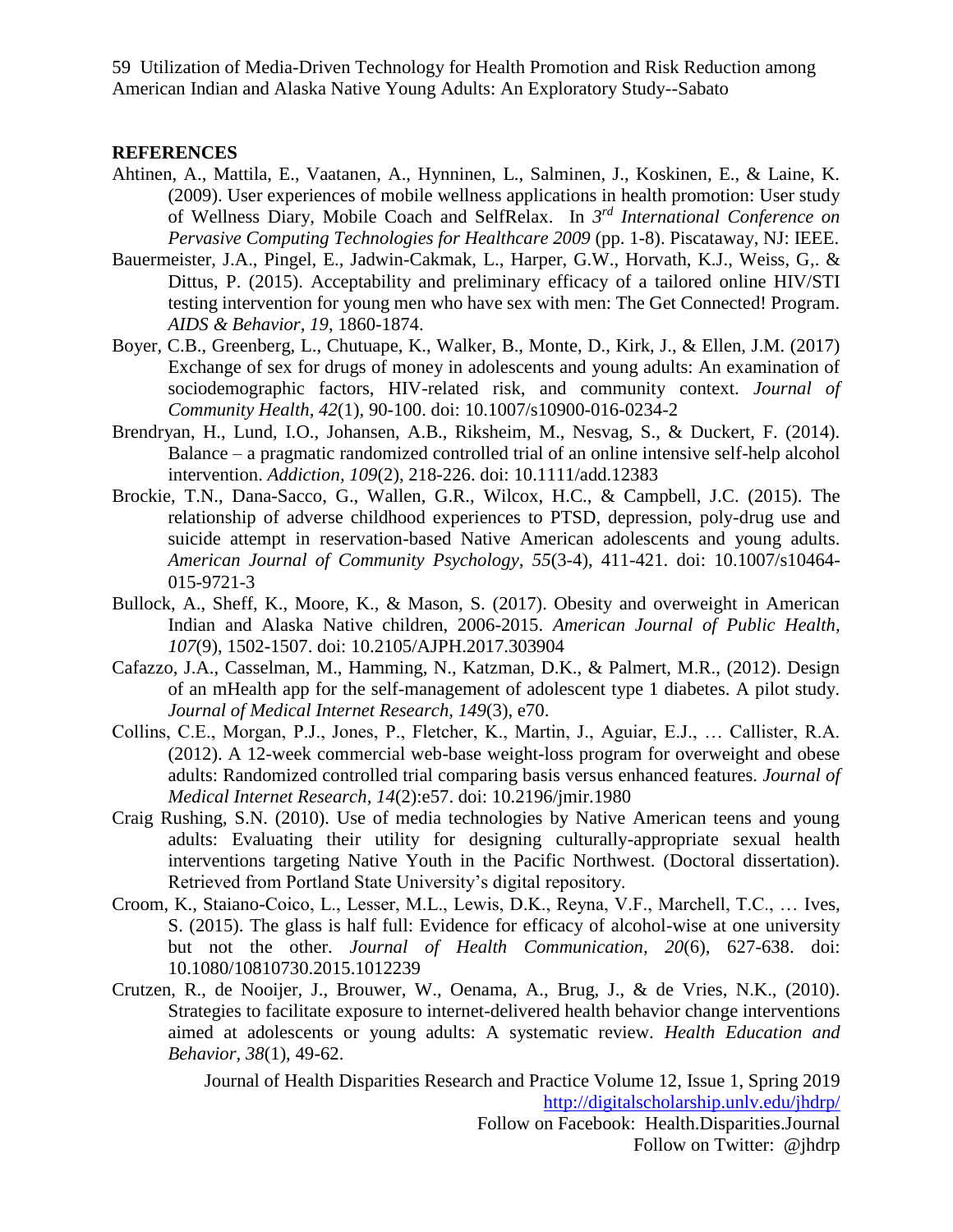- Cunningham, J.A., Murphy, M., & Hendershot, C.S. (2014). Treatment dismantling pilot study to identify the active ingredients in personalized feedback interventions for hazardous alcohol use: Randomized controlled trial. *Addiction Science and Clinical Practice, 10*, 1. doi:10.1186/s13722-014-0022-1
- Daniels, A. (2012). Tech to treat: The smokefree teen approach to cessation. In *2012 National Conference on Health Communication, Marketing, and Media*. Atlanta, GA: Centers for Disease Control and Prevention.
- Divecha, Z., Divney, A., Ickovics, J., & Kershaw, T. (2012). Tweeting about testing: Do lowincome, parenting adolescents and young adults use new media technologies to communicate about sexual health? *Perspectives of Sexual and Reproductive Health, 44*(3), 176-183.
- Gray, N.J., Klein, J.D., Noyce, P.R., Sesselberg, T.S., Cantrill, J.A. (2005). The Internet: A window on adolescent health literacy. *Journal of Adolescent Health, 37*(3), 243-e1.
- Hoots, B.E., Taylor, M.M., Giroux, J.A., Tulloch, S., Welch, G. Gill, A., … Reilley, B. (2012). Addressing increases in gonorrhea diagnoses in South Dakota: A collaboration between the state, IHS, tribes, and CDC. *HIS Primary Care Provider, 37*(12), 256-259.
- Hops, H., Ozechowski, T.J., Waldron, H.B., David, B., Turner, C.W., Brody, J.L., & Barrera, M. (2011). Adolescent health-risk sexual behavior: Effects of a drug abuse intervention. *AIDS and Behavior, 15*(8), 1664-1676. doi: 10.1007/s10461-011-0019-7
- Jones, R.K., & Biddlecom, A.E. (2011). Is the internet filling the sexual health information gap for teens? An exploratory study. *Journal of Health Communication, 16*(2), 112-123.
- Keller, S.N., Labelle, H., Karimi, N., & Gupta, S. (2002). ST/HIV prevention for teenagers: A look at the Internet universe. *Journal of Health Communication, 7*(4), 341-353.
- Langille, D., Asbridge, M., Kisely, S., & Wilson, K. (2012). Risk of depression and multiple sexual risk-taking behaviors in adolescents in Nova Scotia, Canada. *Sexual Health, 9*(3), 254-260. doi: 10.1071/SH11029
- Lenhart, A. (2015). Teens, social media and technology. *Pew Research Center*. Retrieved from http://www.pewinternet.org/2015/04/09/teens-social-media-technology-2015
- Lenhart, A., Purcell, K., Smith, A., & Zickuhr, K. (2010). *Social media and mobile internet use among teens and young adults: Millennials*. Washington: Pew Internet and American Life Project.
- Levine, D., McCright, J., Dobkin, L., Woodruff, A.J., & Klausner, J.D. (2008). SEXINFO: A sexual health text messaging service for San Francisco youth. *American Journal of Public Health, 98*(3), 393.
- Liu, C., Zhu, Q., Holroyd, K.A., & Seng, E.K. (2011). Status and trends of mobile-health applications for iOS devices: A developer's perspective. *Journal of Systems and Software, 84*(11), 2022-2033.
- Mitchell, K.J., Ybarra, M.L., Horchmaros, J.D., & Kosciw, J.G., (2014). Accessing sexual health information online: Use, motivations and consequences for youth with different sexual orientations. *Health Education Research, 29*(1), 147-157.
- Morris, T.L., & Meinrath, S.D. (2009). *New media, technology and Internet use in Indian Country: Quantitative and qualitative analyses*. Washington, DC: New America Foundation.

Journal of Health Disparities Research and Practice Volume 12, Issue 1, Spring 2019 <http://digitalscholarship.unlv.edu/jhdrp/> Follow on Facebook: Health.Disparities.Journal

Follow on Twitter: @jhdrp